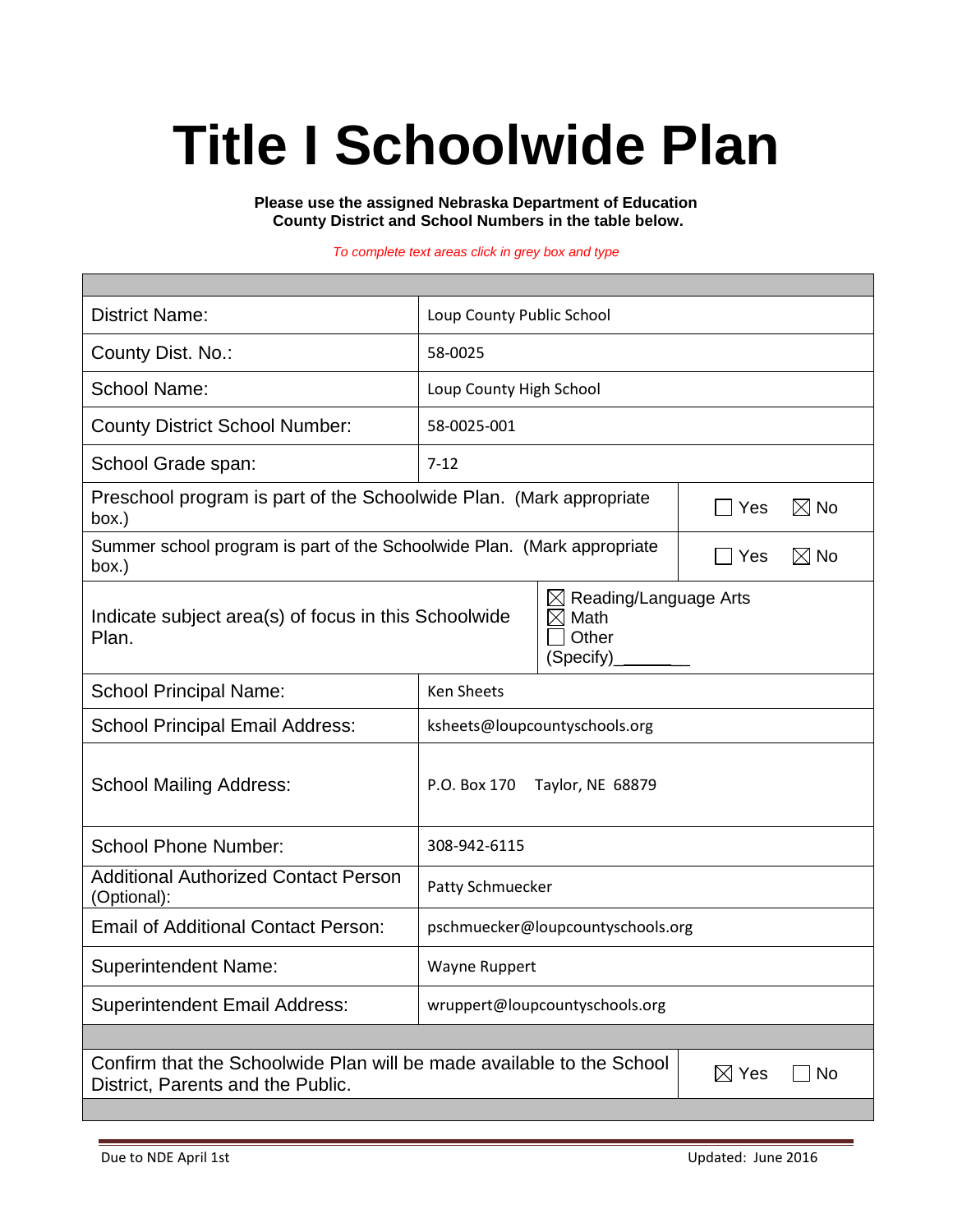| Names of Planning Team<br>(include staff, parents & at least one student if Secondary School)       |            | Titles of those on Planning Team |                                          |                            |               |  |                |  |
|-----------------------------------------------------------------------------------------------------|------------|----------------------------------|------------------------------------------|----------------------------|---------------|--|----------------|--|
|                                                                                                     |            |                                  |                                          |                            |               |  |                |  |
| Kelly Dockweiler                                                                                    |            |                                  | Parent                                   |                            |               |  |                |  |
|                                                                                                     | Sally Hart |                                  |                                          |                            | K-1-2 Teacher |  |                |  |
| Shirley Armbruster                                                                                  |            |                                  | <b>Guidance Counselor</b>                |                            |               |  |                |  |
| <b>Ken Sheets</b>                                                                                   |            |                                  | Principal                                |                            |               |  |                |  |
| Patty Schmuecker                                                                                    |            |                                  | Title 1                                  |                            |               |  |                |  |
| Lexy Wurst                                                                                          |            |                                  | Grades 3-4 Teacher                       |                            |               |  |                |  |
| <b>Jim Starr</b>                                                                                    |            |                                  | parent                                   |                            |               |  |                |  |
| Doug Wadas                                                                                          |            |                                  | 7-12 Math                                |                            |               |  |                |  |
| <b>Whitney Stekel</b>                                                                               |            |                                  | Student                                  |                            |               |  |                |  |
|                                                                                                     |            |                                  |                                          |                            |               |  |                |  |
|                                                                                                     |            |                                  |                                          |                            |               |  |                |  |
|                                                                                                     |            |                                  |                                          |                            |               |  |                |  |
| <b>School Information</b>                                                                           |            |                                  |                                          |                            |               |  |                |  |
| (As of the last Friday in September)                                                                |            |                                  |                                          |                            |               |  |                |  |
| Enrollment: 30                                                                                      |            | Average Class Size: 5            | Number of Certified Instruction Staff: 8 |                            |               |  |                |  |
| Race and Ethnicity Percentages                                                                      |            |                                  |                                          |                            |               |  |                |  |
| White: 100 %                                                                                        |            | Hispanic:                        | $\%$                                     |                            |               |  | $\%$<br>Asian: |  |
| $\frac{0}{0}$<br>American Indian/Alaskan Native:<br>$\frac{0}{0}$<br><b>Black/African American:</b> |            |                                  |                                          |                            |               |  |                |  |
| Native Hawaiian or Other Pacific Islander:<br>$\%$                                                  |            |                                  |                                          | Two or More Races:<br>$\%$ |               |  |                |  |
| <b>Other Demographics Percentages</b>                                                               |            |                                  |                                          |                            |               |  |                |  |
| Poverty: 50 %                                                                                       |            | English Learner:                 |                                          |                            | %             |  | Mobility:<br>% |  |

| Assessments used in the Comprehensive Needs Assessment<br>(ie. NeSA, MAP, ITBS, AIMS web, DIBELS, CAT etc.) |  |  |
|-------------------------------------------------------------------------------------------------------------|--|--|
| <b>NeSA</b>                                                                                                 |  |  |
| <b>MAP</b>                                                                                                  |  |  |
|                                                                                                             |  |  |

*Please write a narrative in each box below to correspond to the Rating Rubric.* 

*Place documentation in corresponding folder on flash drive to support the narrative.*

# **1. Comprehensive Needs Assessment**

**1.1** *Please provide a narrative below describing how disaggregated data was used in the analysis from the needs assessment to plan instruction. Provide supporting documentation in the corresponding folder.*

Disaggregated data used in the analysis from the needs assessment to plan instruction were the scores from the NeSA assessment, MAP assessments, and AIMSweb assessments. Supporting documentation includes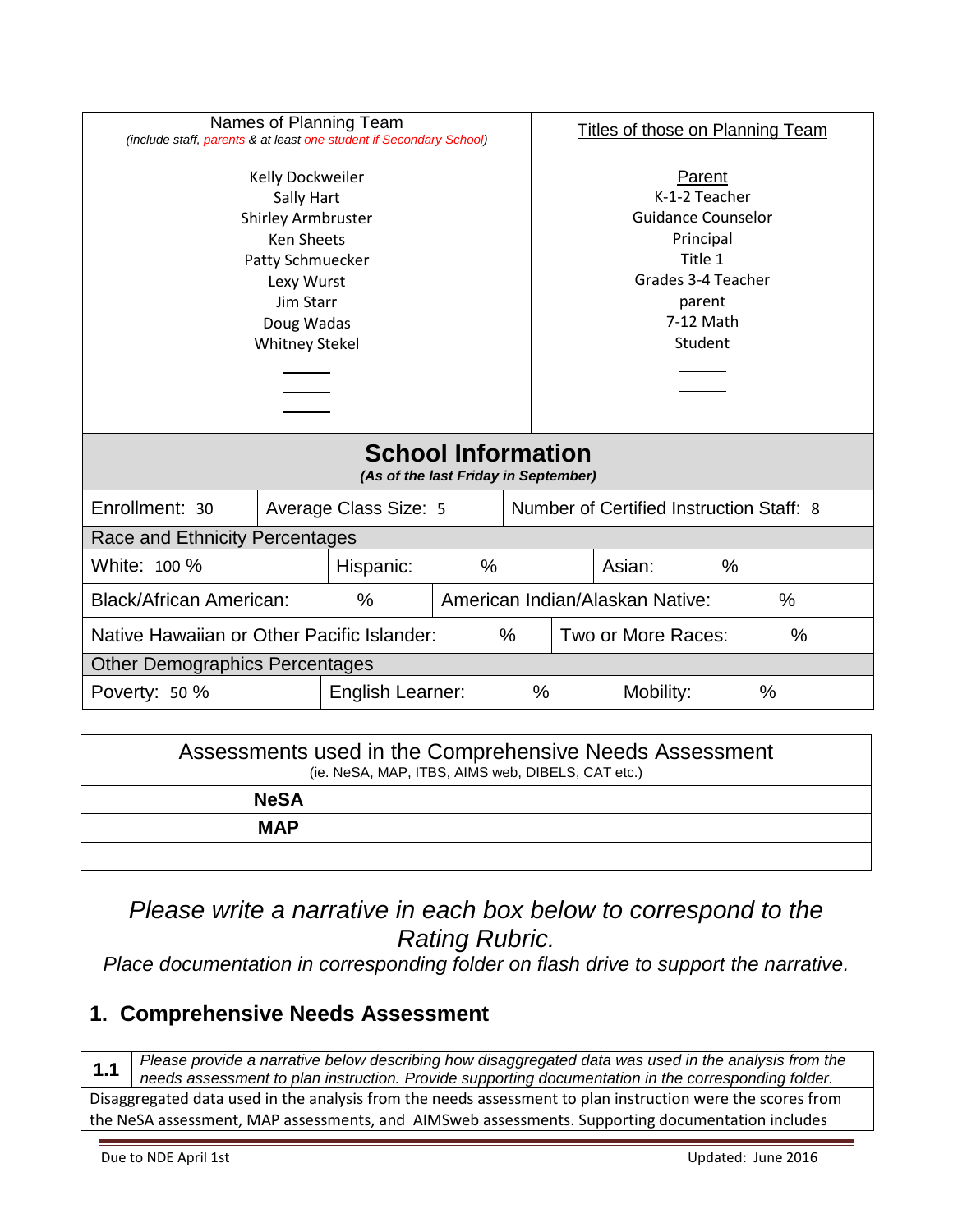scores from these assessments. Loup County High School is in the process of updating the MTSS plan to ensure that all students' needs are being addressed including behavioral as well as academic. Documentation includes a list of professional development attended by staff to address student data as well as copies of the most recent assessments given to Loup County High School students.

**1.2** *Please provide a narrative below that describes how the building gathered information from parents and community to identify the needs of the school. Provide supporting documentation in the corresponding folder.*

Loup County High School gathered information from parents and the community to help identify the needs of the school by providing an online assessment tool which could be accessed from computers placed at school during the parent/teacher conferences. Patrons of the district were also invited to access this survey from home as well as from visiting the school. This survey was provided in both English and Spanish, which are the only two languages spoken in the district. Results of the survey were shared with staff at an inservice and minutes of the inservice are in the folder.

**1.3** *Please provide a narrative below that explains how the Continuous School Improvement Plan identifies ongoing improvement efforts. Provide supporting documentation in the corresponding folder.* The Continuous School Improvement Plan identifies ongoing improvement efforts by holding regular meetings and reviewing data including scores from current assessments. The Continuous School Improvement Plan had their recent review and external team visit in Spring 2016. Staff reviewed the recommendations made by the external team at an all staff meeting in April 2016. Documentation includes the Continuous School Improvement Plan as well as recommendations made by the external team after their visit. Loup County High School is benefiting from the recent addition of an instructional coach who is working to help provide interventions for students most at-risk for not meeting the goals set by the district and state.

# **2. Schoolwide reform strategies**

*Please provide a narrative below that describes the strategies in the schoolwide plan to address the needs of all children, particularly those at risk of not meeting the challenging state academic standards and how the school regularly monitors and revises the plan based on student needs. Provide supporting documentation in the corresponding folder.*

The strategies in the schoolwide plan to address the needs of all children, particulary those at risk of not meeting the state academic standards include interventions, review of interventions, monitoring, and pull-out programs during non-content area instructional time. These interventions include: Reading A-Z, Sound Partners, Raz-Kids, Spelling City, IXL Reading and Math, 1:1 intervention for review and assessment. Summer School was offered for ALL students in grades K - 8 who wanted to attend. Staff meetings are held once a month and data is continuously reviewed and monitored to make certain all students' needs are being met. Staff attends professional development to review curriculum and instruction; data and assessment; as well as learning to meet academic standards.

# **3. Qualifications of instructional paraprofessionals**

**3.1** *Please provide a narrative below explaining the procedure used to make sure that all instructional paraprofessionals in the school meet the ESEA requirements. Provide supporting documentation in the corresponding folder.* All instructional paraprofessionals at Loup County High School meet the ESEA requirements and have met the

**2.1**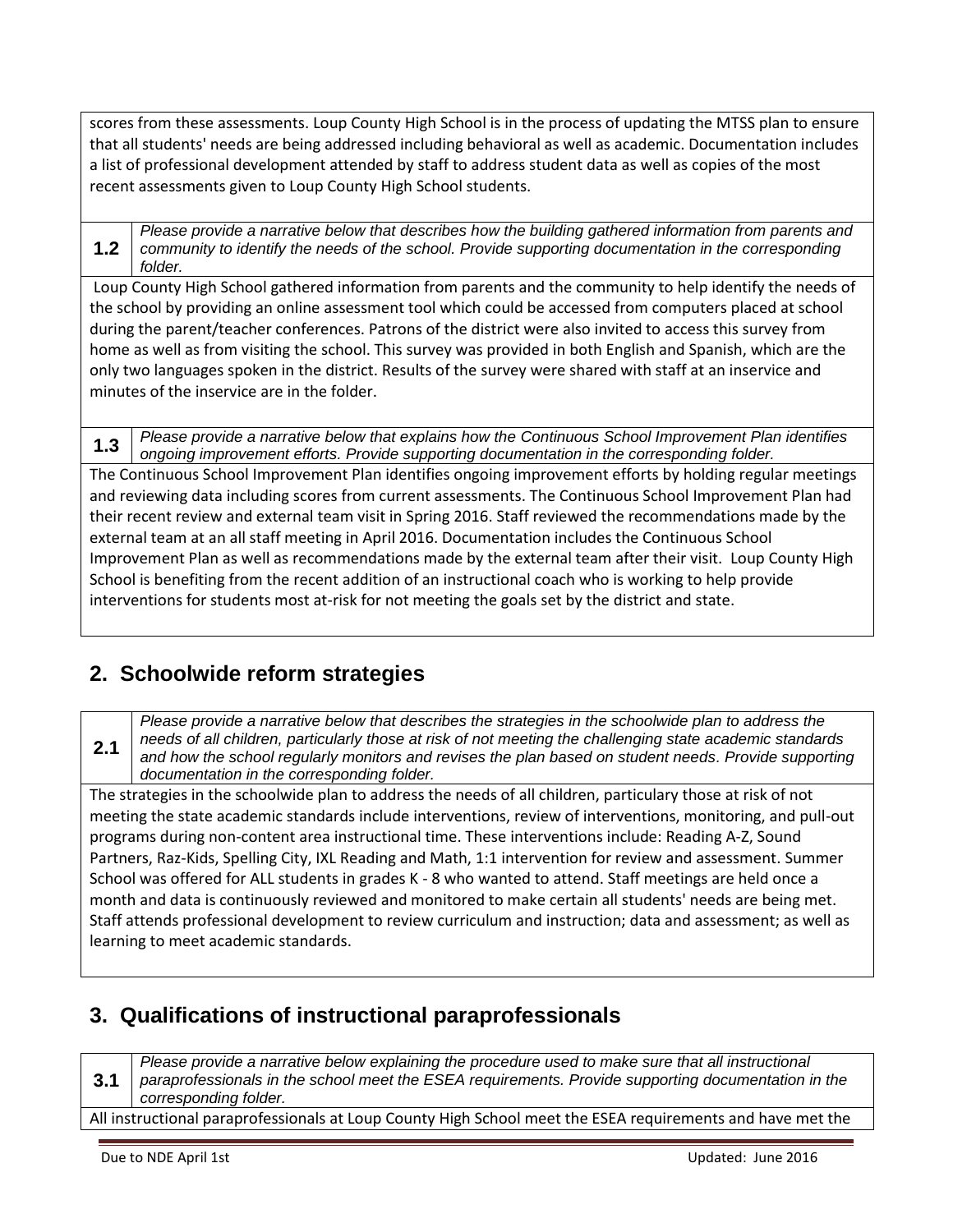ParaPro requirements. Documentation includes the Attestation form signed by the building principal and the ParaPro certificate.

# **4. High quality and ongoing professional development**

**4.1** *Please provide a narrative below explaining how professional development and other activities for teachers to improve instruction and use of data from academic standards is provided for your school. Provide supporting documentation in the corresponding folder.*

Loup County High School provides professional development and other activities for teachers to improve instruction. LCPS teachers also use data from academic standards and assessments to provide quality instruction for all students. Each month the administration of Loup County Public School provides professional development for all staff at the monthly staff meeting in addition to the professional development teachers take part in at Educational Service Unit #10 in Kearney. Documentation includes a list of professional development attended by staff and a 2016-2017 school calendar with the professional development inservice dates highlighted. The professional development inservice schedule for 2017-2018 is also included.

## **5. Strategies to increase parental and family engagement**

**5.1** *Please provide a narrative below explaining how the school-parent compact is jointly developed with parents. Provide supporting documentation in the corresponding folder.*

The school-parent compact is jointly developed with teachers, parents, and students and reviewed yearly at the Title meeting held in conjunction with the Family Reading and Math Night held each fall. Supporting documents include the School-Parent Compact, a sign-in sheet of parents/students/staff attending the Title meeting and Family Reading and Math Night, and invitations which were sent to parents and displayed in public buildings as a notice to attend the meeting.

**5.2** *Please provide a narrative below explaining how the school level Title I Parent and Family Engagement Policy or Procedure was developed with parent and family input. Provide supporting documentation in the corresponding folder.*

The Title I Parent and Family Engagement is jointly developed with parents and reviewed yearly at the Title meeting held in conjunction with the Family Reading and Math Night held each fall. Supporting documents include a sign-in sheet of parents/students/staff attending, invitations to attend, agenda and minutes of the meeting. Loup County High School parents are comfortable attending the meeting before the Title I Family Math & Reading Night as most have attended this event with their elementary child/children in previous years and they are familiar with this procedure and willing to attend at this time. All notices and information are communicated in a language parents and family members can understand. At this time, Loup County High School students have at least one parent who is fluent in English so notices in other languages were not placed in the documentation. Non-English speaking parents have requested that only English notices be sent home as the other parent or children can communicate the information.

**5.3** *Please provide a narrative below explaining how, when and where the annual Title I parent meeting is/was held informing parents of the school's participation in Title I. Provide supporting documentation in the corresponding folder.*

Each year the annual Title I parent meeting is held during the Fall Family Math and Reading Night. At this time, parents are informed of the school's participation in Title I. Invitations are sent home to all families of students in grades K - 6. Loup County High School parents are notified by notices placed in the monthly school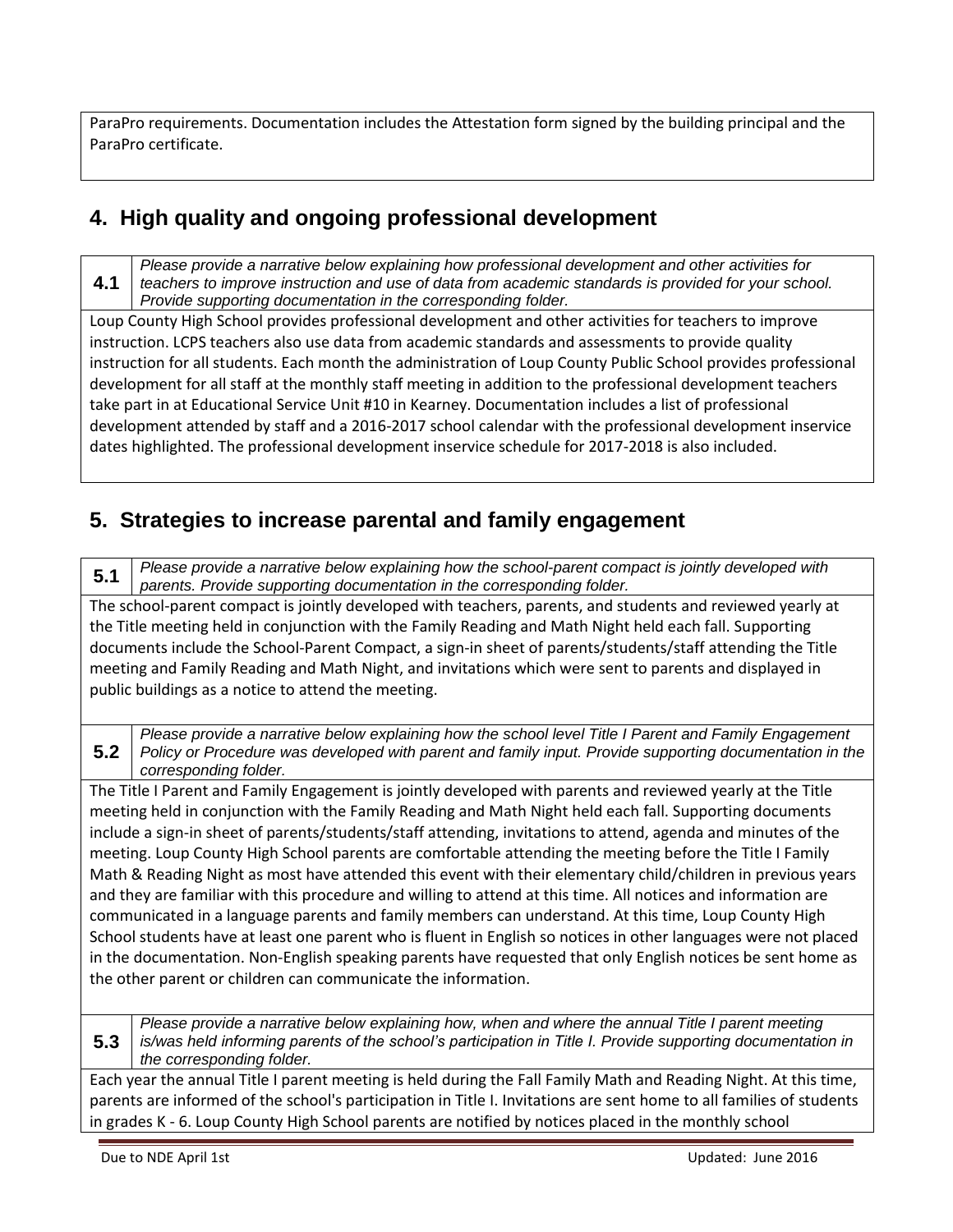newsletter and invitations posted at the Post Office, Union Bank, Corner Stop (convenience store), and at school in several hallways and entrances. It is a small community and most people see these notices. Notice of the meeting is also given on our school's social media pages, placed on the monthly school calender which is mailed home to each family each month, and is on our daily online announcements and school calendar of events. Parents have multiple notices of this meeting. This year the Annual Title I Parent meeting was held preceeding the Fall Family Math and Reading Night as the weather report predicted snow and we thought people would want to go home immediately after the Family Math & Reading event. Documentation includes Invitations to attend the meeting, sign-in sheet from the meeting, agenda, and minutes of the meeting. Loup County High School is a very small school and parents are often in the building. If they have questions or concerns, these are usually addressed before the Title I Parent Meeting.

# **6. Transition Plan**

|                                                                                                                | Please provide a narrative below explaining the school's transition plan from early childhood education         |  |  |
|----------------------------------------------------------------------------------------------------------------|-----------------------------------------------------------------------------------------------------------------|--|--|
| 6.1                                                                                                            | program(s) to the elementary school. (Not required for middle or high school programs) Supporting               |  |  |
|                                                                                                                |                                                                                                                 |  |  |
|                                                                                                                | documentation may also be placed in the corresponding folder.                                                   |  |  |
|                                                                                                                | Not Required                                                                                                    |  |  |
|                                                                                                                |                                                                                                                 |  |  |
|                                                                                                                | Please provide a narrative below explaining the school's transition plan from elementary to middle              |  |  |
| 6.2                                                                                                            | school. (Not required for middle or high school programs) Supporting documentation may also be placed           |  |  |
|                                                                                                                | in the corresponding folder.                                                                                    |  |  |
|                                                                                                                | Not Required                                                                                                    |  |  |
|                                                                                                                |                                                                                                                 |  |  |
|                                                                                                                | Please provide a narrative below explaining the school's transition plan from middle school to high             |  |  |
| 6.3                                                                                                            | school. (Not required for elementary or high school programs) Supporting documentation may also be              |  |  |
|                                                                                                                | placed in the corresponding folder.                                                                             |  |  |
|                                                                                                                | Loup County Public School's transition plan from 6th grade to the 7 - 12 building begins with a personal visit  |  |  |
| from the building principal in the 6th grade classroom. After reviewing the changes between a 6th grade        |                                                                                                                 |  |  |
|                                                                                                                | schedule and the schedule for 7 - 12 grades, the principal takes the 6th grade students on a tour of the 7 - 12 |  |  |
|                                                                                                                | building and expands upon the expectations for students attending Loup County Junior High/High School. The      |  |  |
| principal reviews classes which students may participate in and organizations students may wish to join.       |                                                                                                                 |  |  |
|                                                                                                                | Parents are informed of these choices at the February Parent-Teacher Conferences. Documentation includes        |  |  |
| the invitation for 6th grade to join the 7th grade classes for a morning.                                      |                                                                                                                 |  |  |
|                                                                                                                |                                                                                                                 |  |  |
|                                                                                                                | Please provide a narrative below explaining the school's transition plan from high school to                    |  |  |
| 6.4                                                                                                            | postsecondary education. (Not required for elementary or middle school programs) Supporting                     |  |  |
|                                                                                                                | documentation may also be placed in the corresponding folder.                                                   |  |  |
|                                                                                                                | Loup County Public School's transition plan from 12th grade to college begins with in the 2nd semester of a     |  |  |
|                                                                                                                | student's 8th grade year. 8th grade students attend a College and Career Readiness event. At this time, 8th     |  |  |
|                                                                                                                | grade students take tests to discover potential careers and classes that should be taken to pursue those        |  |  |
|                                                                                                                |                                                                                                                 |  |  |
| careers. Students are given guidance by the Guideance Counselor and the 7 - 12 Principal to choose the classes |                                                                                                                 |  |  |
| for the student's 9th grade year. Copies of the individual assessment and aptitude results are shared with     |                                                                                                                 |  |  |
| parents/family members to help guide class choices. The Guidance Counselor and Principal provide individual    |                                                                                                                 |  |  |
| consultations with students in the spring of each year to help make decisions concerning classes for the       |                                                                                                                 |  |  |
| following year. They do this to insure the students are taking the classes needed to pursue their individual   |                                                                                                                 |  |  |
| career choices. Documentation includes the calendar with the Career Readiness event highlighted.               |                                                                                                                 |  |  |
|                                                                                                                |                                                                                                                 |  |  |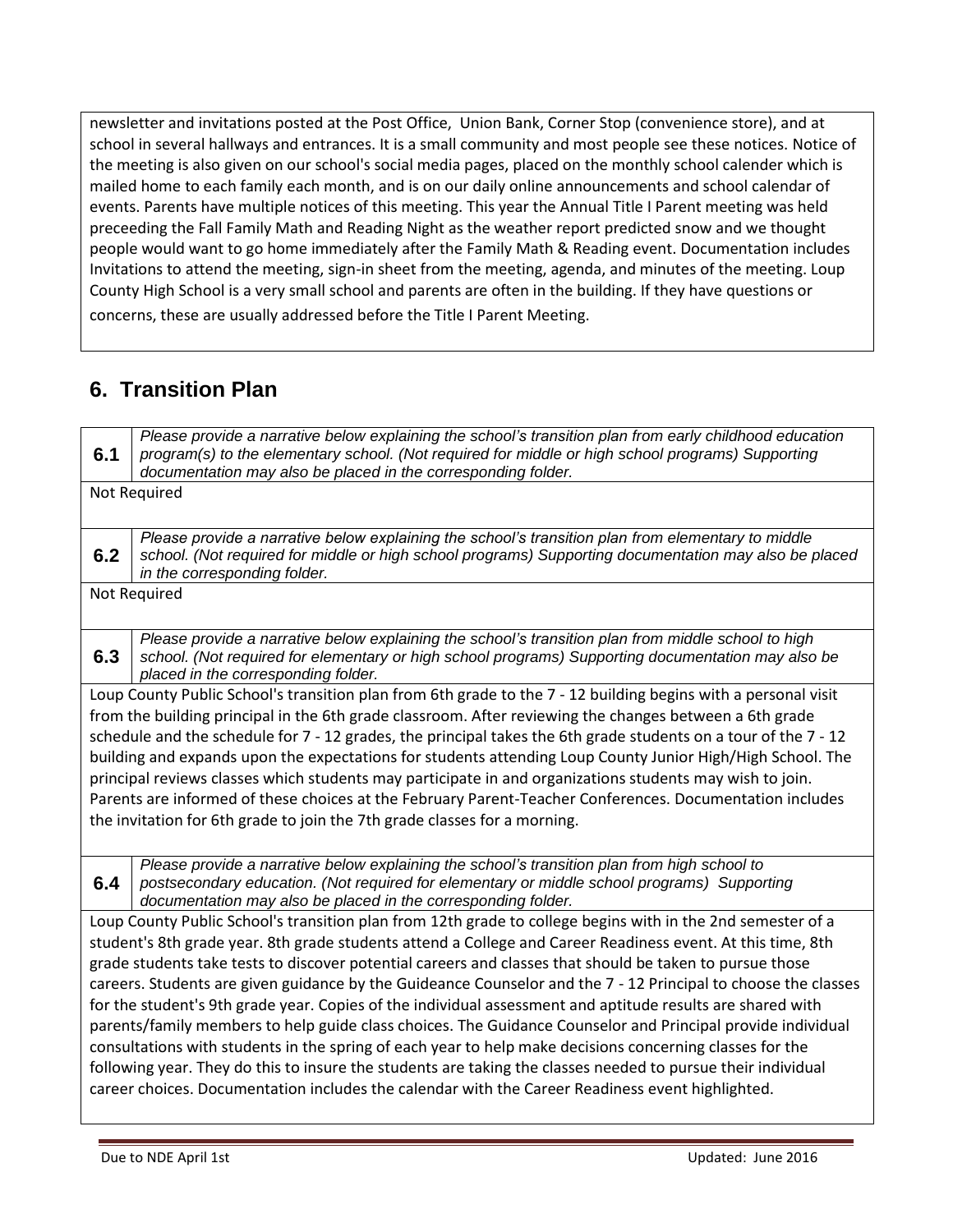#### **7. Strategies to address areas of need**

**7.1**

*Please provide a narrative below explaining how the Schoolwide Plan increases the amount and quality of learning time within or beyond the instructional day. Provide supporting documentation in the corresponding folder.*

Loup County High School offers an opportunity for students to stay beyond the school day on Monday - Thursday. This is part of the 9th hour program. It is up to the individual teachers, students, and students' parents/family members to decide days which the student will stay for extended learning. Since so many of our students ride one of our four school buses home, many parents/family members do not take advantage of this opportunity on a daily basis and only use this service when the student requires extra assistance. Summer School is offered during the summer for all elementary and 7th-8th grade students and in 2016 we had a participation rate of well over 60%. Summer School is being planned for the current summer of 2017 and will again be offered to all students K - 8. Documentation includes the invitation for 2016 School which was sent to parents/family members, placed in the school newsletter, and posted at local businesses.

## **8. Coordination & integration of Federal, State and local services & programs**

**8.1** *Please provide a narrative below explaining how coordination and integration of Federal, State and local funds are used to support student learning. Supporting documentation may also be placed in the corresponding folder.*

In order to meet student needs, Title I, Title II, Title I Accountability Grant, IDEA and REAP funds are utilized to pay part of salary for a certified teacher meeting the needs of students needing extra assistance schoolwide K - 12. This funding also helps provide technology hardware purchases district wide. Title 1 School-wide funds are utilized for supplies and purchases to meet the needs of all students within our district, especially those who fail to meet the benchmark goals set for our students. Additional funds provide for instructional staff in the summer school programs to assist students who need additional curricular support. Title 1 funds provide for supplemental computer programming in reading and math (IXL) as well as educational support materials for Treasures reading curriculum for grades K-6. These funds also provide for professional development within the district, provided by ESU #10 and other local area state PD opportunities for all staff. SPED IDEA Consolidated Grant funds provide for district expenses for special needs students birth to 21 and pays part of salary of certified special education teacher. The local General Fund budget provides for instruction of our students, maintenance and operation of our facilities and the overall operations of our district programming and services not funded with federal and state monies.

**8.2** *Please provide a narrative below explaining how community resource(s) is/are used to support student learning. Supporting documentation may also be placed in the corresponding folder.*

Loup County High School partners with many community organizations and businesses to coordinate many events within the community. Loup County High School uses community resources such as 4-H as the 4-H Speech Meet for grades 5-8 takes place at our school; local veteran's organizations work with the Loup County Honor Society to present the Veteran's Day Community Program each year; the local Community Closet & Food Bank have presented programs within our school and the school recently had a drive for used clothing and delivered over 400 lbs of clothing; The Loup County High School Speech Night is held at the Community Center each year as it is donated to the school for their use. The entire community attends the event. This month the Loup County FFA Chapter partnered with the local fireman to hold a fundraising event for the Kansas Wildfires.